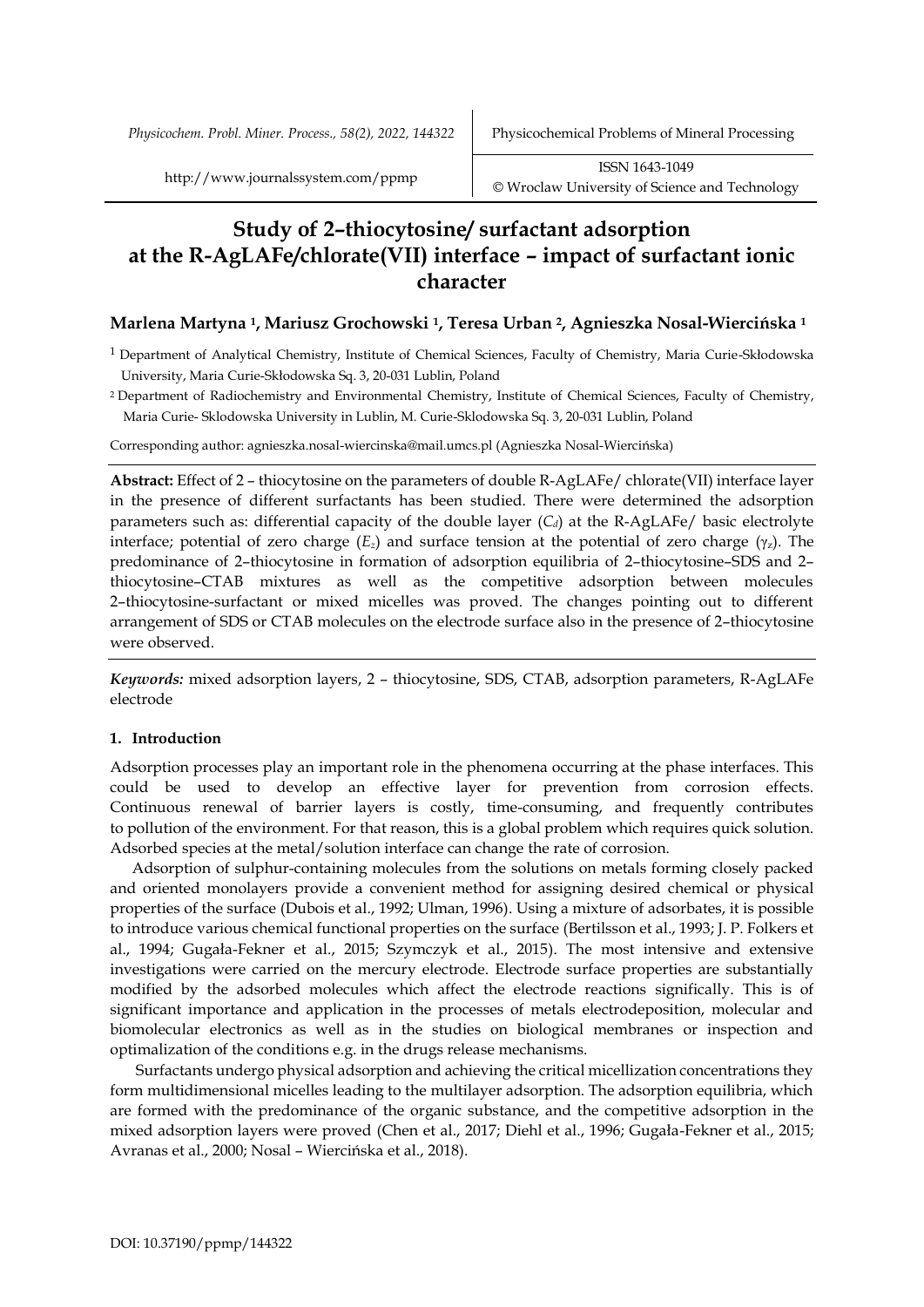The results presented in this paper concern the study of the mixed adsorption layers of 2-thiocytosine–sodium 1-decanesulfonate and 2-thiocytosine–hexadecyltrimethylammonium bromide (Scheme 1 – 3).



Scheme 1. 2–thiocytosine



Scheme 2. Sodium 1-decanesulfonate (SDS)



Scheme 3. Hexadecyltrimethylammonium bromide(CTAB)

The novel cyclically renewable liquid silver amalgam film electrode (R-AgLAFe) (Nosal-Wiercińska et al., 2021) applied in the studies enabled as accurate determination of adsorption parameters (differential capacity  $C_d$  of the double layer) as the mercury electrode. The issue of enviromental protection associated with the reduction of toxic mercury indispensable for formation of silver amalgam film as well as the generated waste is of significant importance (Nosal-Wiercińska et al., 2021).

#### **2. Materials and methods**

The surfactant and 2-thiocytosine solutions were prepared from Fluka reagents directly before the measurements. The concentration of sodium 1-decanesulfonate was in the range from 1∙10<sup>-5</sup> to 9∙10<sup>-5</sup> mol·dm<sup>-3</sup> whereas that of hexadecyltrimethylammonium bromide was ranged from 1.5∙10<sup>-6</sup> to 1.5∙10<sup>-5</sup> mol·dm<sup>-3</sup>. The concentration of the 2-thiocytosine was chosen to be 1∙10<sup>-3</sup> mol·dm<sup>-3</sup>. The supporting electrolyte was  $0.5$  mol·dm<sup>-3</sup> NaClO<sub>4</sub> +  $0.5$  mol·dm<sup>-3</sup> HClO<sub>4</sub> due to the weak complexforming properties of ClO4 ions and the fact of their weak adsorption on the mercury surface.

The solutions were deaerated using nitrogen, which was passed over the solution during the measurements.

The impedance measurements were performed using an AUTOLAB electrochemical analyzer controlled by the GPES software (Version 4.9) (Eco Chemie, Utrecht Netherlands). The cell stand included a three-electrode system with a cyclically renewable liquid silver amalgam film electrode (R-AgLAFe) refreshed before each measurement with a surface area of  $17.25$  mm<sup>2</sup> used as a working electrode; a silver/silver chloride electrode (Ag/AgCl, 3 MKCl) as a reference electrode; and a Pt wire as a counter electrode. The silver base for the amalgam film electrode was prepared from the 0.5 mm diameter polycrystalline silver wire of 99.999% purity (Alfa Aesar, A. Johnson Matthey Company, Germany).

Viscosity measurements were performed using the rotational CVO 50 rheometer with the "double gap" measuring system (Bohlin Instruments).

The critical micelle concentration (CMC) was determined by the viscosity method. The measurements were made in 1 mol dm<sup>-3</sup> chlorate(VII)–SDS, 1 mol dm<sup>-3</sup> chlorate(VII)–CTAB systems and in the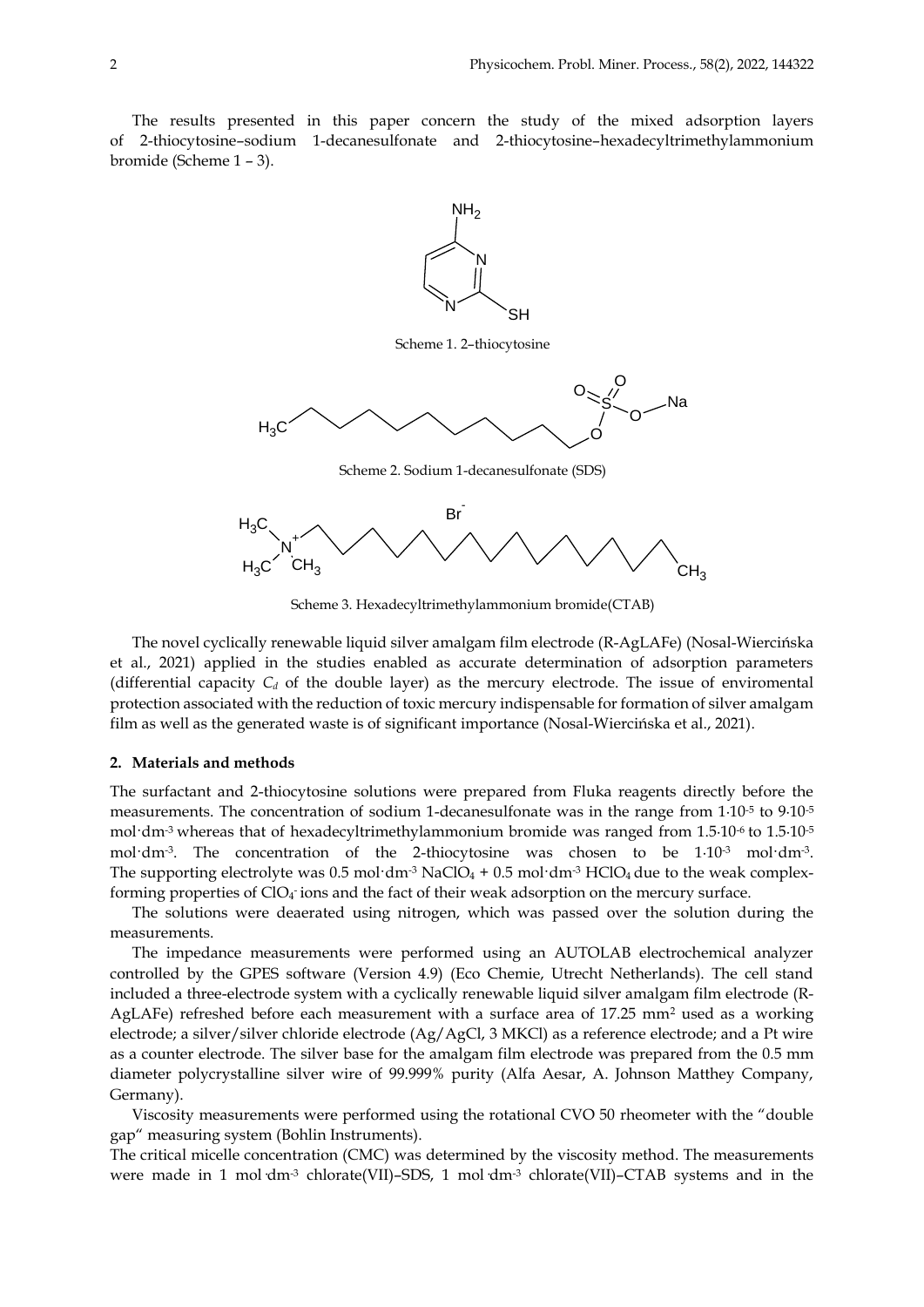presence of 2-thiocytosine. In the range of studied concentrations CMC was determined from the dependence of viscosity of the solutions on their concentrations. At the concentration corresponding to CMC a rapid change of system viscosity was observed (Nosal-Wiercińska et al., 2018).

The differential capacity of the double layer,  $C_d$  at the R-AgLAFe/supporting electrolyte interface was determined for the whole polarisation range, the capacity dispersion was tested at different frequencies between 200 and 1000 Hz. As a result of the differential capacitance extrapolation to zero frequency, the differential capacity curves corresponding to the adsorption equilibrium were obtained.

This procedure assumes that the impedance of the double layer is equivalent to a series of capacityresistance combinations and the rate of adsorption is diffusion – controlled (Nosal-Wiercińska, 2010).

The potential of zero charge *E<sup>z</sup>* was determined using a streaming electrode (Nosal-Wiercińska, 2010) with the accuracy of  $\pm$  0.1mV. The surface tension at the potential of zero charge  $\gamma$ <sub>z</sub> was measured using the method of the highest pressure inside the mercury drop presented by Schiffrin (Nosal-Wiercińska, 2010).

The surface tension values were determined with an accuracy of  $\pm$  0.2 mN·m<sup>-1</sup>.

#### **3. Results and discussion**

### **3.1. Differential capacity curves**

The previous studies proved the adsorption of 2-thiocytosine on the cyclically renewable liquid silver amalgam film electrode (R-AgLAFe) (Josypcˇuk et al., 2013; Nosal – Wiercińska et al., 2021). As for the adsorption of 2-thiocytosine, it was related to the adsorption form RS-Hg, which was created due to mercury electrooxidation (Josypc'uket al., 2013). The range of potentials between the adsorption and desorption peaks made an area of labile adsorption of RS-Hg on the amalgam electrode (Nosal – Wiercińska et al., 2021).

Figs. 1 and 2 show the capacitance curves in 1 mol  $dm<sup>3</sup>$  chlorates(VII) in the presence of anionic detergent sodium 1-decanesulfonate (Fig. 1) and cationic detergent hexadecyltrimethylammonium bromide (Fig. 2). In the region of the "hump" potentials, appearing in 1 mol·dm chlorate(VII) without the studied substances ( $\approx$  -0.3 – -0.8 V), after the addition of SDS to the solution, the height of the "hump" decreases (Fig. 1). A reverse dependence was observed in the presence of the basic electrolyte CTAB (Fig. 2). Such different arrangement of capacity curves may result from the differences in the interactions, mainly electrostatic ones, of adsorbed detergent molecules (which possess different charges) (Pagac et al., 1998; Klin et al., 2011).



Fig. 1. Differential capacity – potential curves of the double layer interface R-AgLAFe /1 mol∙dm-3 chlorate(VII) with various concentrations of SDS: ( $\bullet$ ) 0, (o) 1.5⋅10⋅5, (o) 3⋅10⋅5, (o) 5⋅10⋅5, (o) 7.5⋅10⋅5, (o) 9⋅10⋅5 (in mol⋅dm<sup>-3</sup>)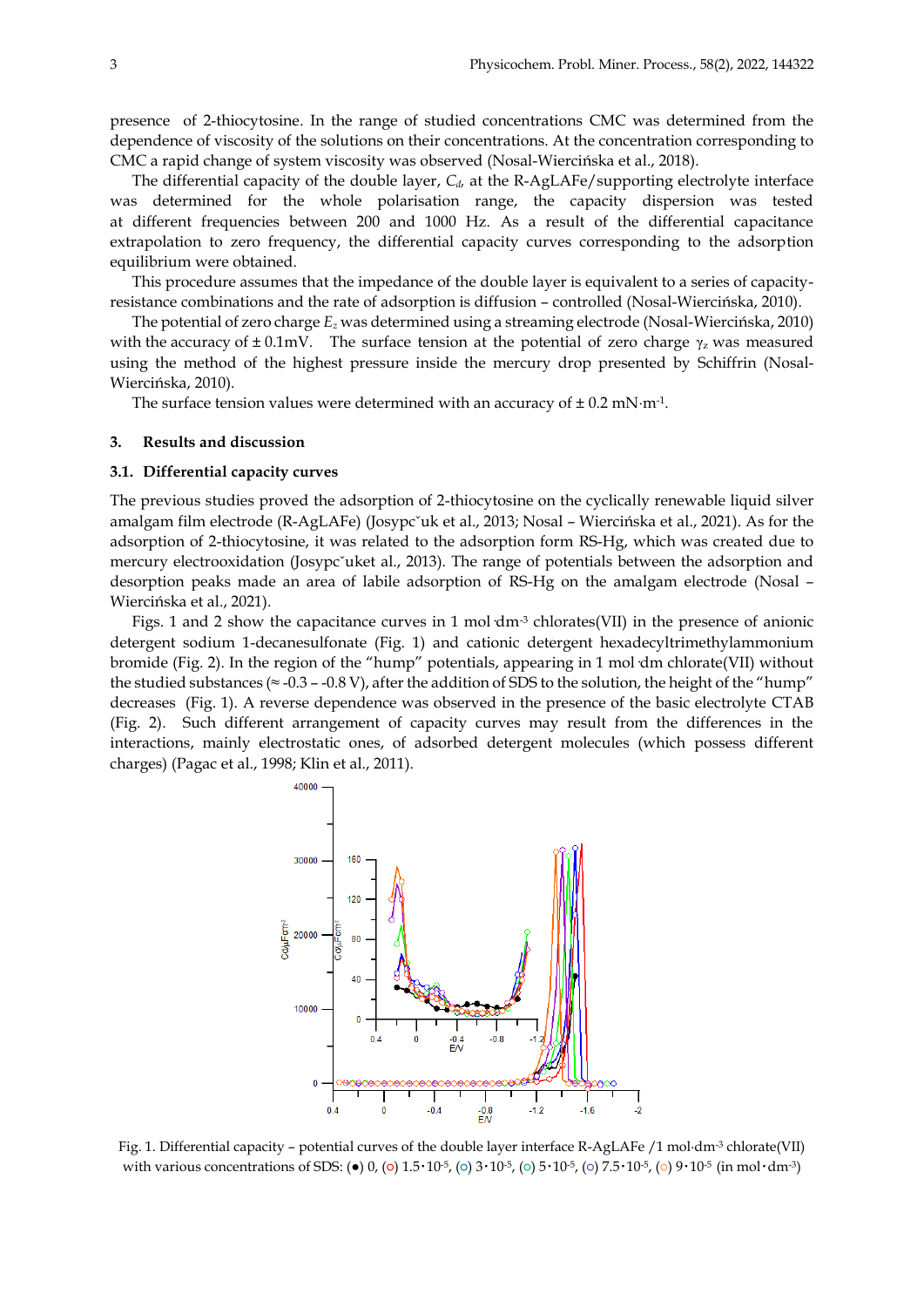

Fig. 2. Differential capacity – potential curves of the double layer interface R-AgLAFe /1 mol∙dm-3 chlorate(VII) with various concentrations of CTAB: (♦) 0, (◊)1.5‧10-6 ,(**◊**) 3‧10-5, (**◊**)6‧10-5, (**◊**) 1.5‧10-5 (in mol‧dm-3)

In the region of higher potentials ( $\approx$  0.2 V) the adsorption peaks occur in the presence of SDS (Fig. 1) with the increasing surfactant concentration in the solution. At definitely negative potentials (about – 1.5 V) the reappear desorption peaks which do not change their height with the increasing surfactant concentrations in the basic electrolyte solution. However, they change their position shifting towards the less negative potentials (for the concentration 9∙10-5 mol·dm-3 SDS the desorption peak appears at about – 1.3 V).

In the region of higher potentials ( $\approx 0.1$  V) only a small outline of the adsorption peaks is observed in the presence of CTAB (Fig. 2) but in the area of the most negative potentials about -1.5 V the desorption peak appears. This is very sharp peak increase with the increasing concentration of adsorbate in the basic solution electrolyte.

Considering such different depiction of the capacitance curves obtained for the tested surfactants and based on the literature data, it can be concluded that at the molecular level the surfactants molecules have titled orientation with most of their hydrophobic segment in contact with the mercury surface and their hydrophilic segment facing the aqueous solution (Avranas et al., 2000).

It should be mentioned that in the range of studied concentrations for the cationic detergent, the critical micelle concentration CMC was not observed. However, in the case of the anionic surfactant its value is 3∙10-5 mol·dm-3 SDS. The electrode potential change is followed by reorganization of the adsorption layers SDS within two surface structures, namely the two-layer and three-layer micelles (Sotiropouloset al., 1993; Kumar et al., 2019).

Fig. 3 presents the diffential capacity curves obtained experimentally in 1 mol dm-3 chlorate(VII) in the presence of 1  $10^{-3}$  mol·dm<sup>-3</sup> 2–thiocythosine and with the addition of chosen SDS concentration. The addition of the surfactant to the basic electrolyte solution containing 2-thiocytosine does not change the picture of capacity curves (Nosal – Wiercińskaet al., 2021). It should be noticed that the increase in the SDS concentration in the basic electrolyte results in the evident decrease of adsorption and desorption peaks. Addition of SDS influences the change of the desorption peak potential shifting it towards less negative values. This can be associated with the effect of the anionic SDS molecule in formation of adsorption equilibria. However, the interactions of 2–thiocytosine molecules and the surfactant resulting in formation of a more or less compact structure of mixed adsorption layer scan not be excluded (Gugała-Fekner et al., 2015; Nosal – Wiercińska et al., 2018; Klin et al., 2011). Moreover, in the presence of CTAB in the basic electrolyte solution containing  $1\,10^{-3}$  mol·dm<sup>-3</sup> of 2–thiocythosine there are observed some changes in the area of adsorption peak which evidently increases with the increasing concentration of CTAB (Fig. 4). As CTAB is a cationic molecule, one can be expect its different arrangement on the electrode surface. Definitely one can observe the change of structure and properties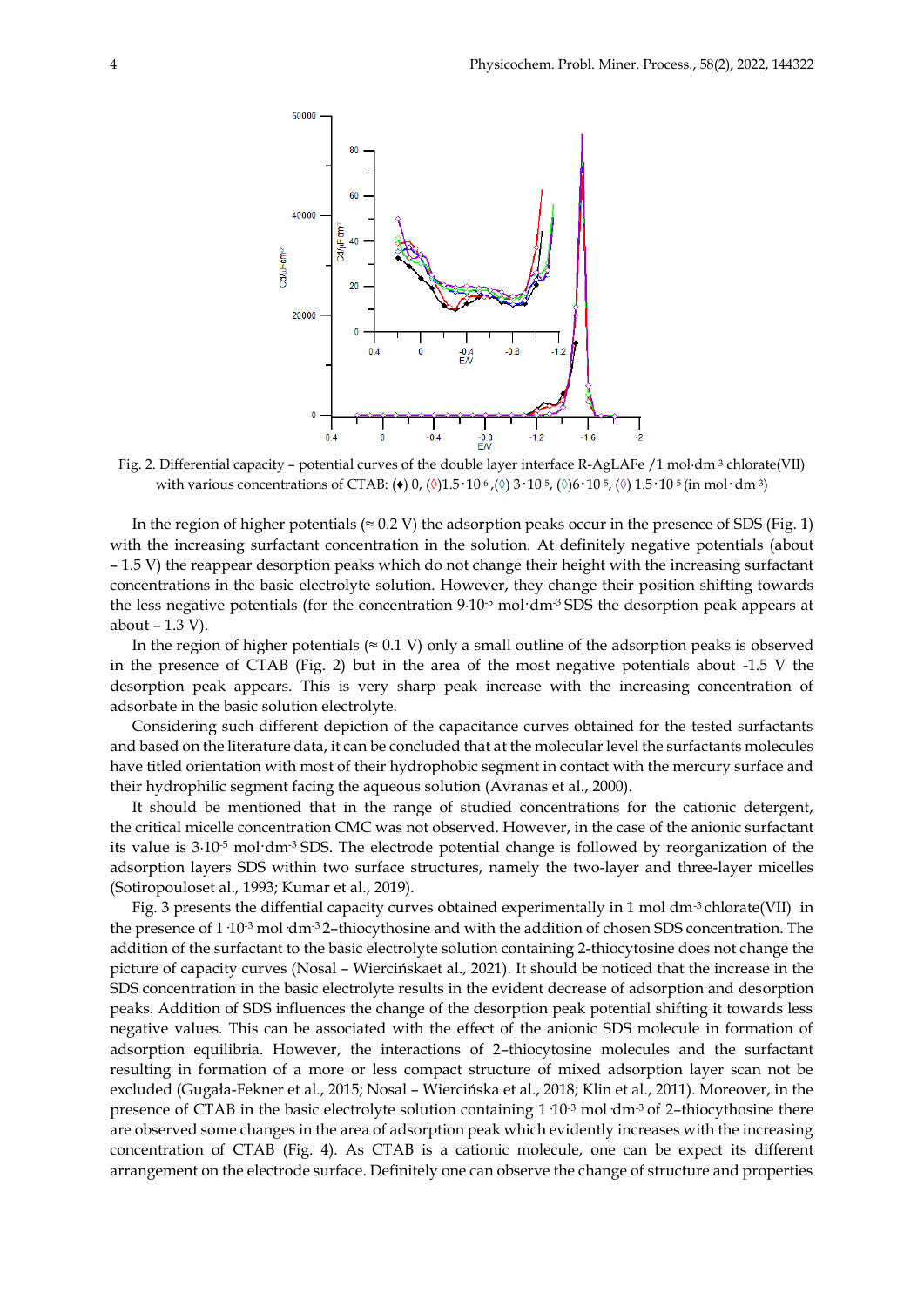of the adsorption layerat the R-AgLAFe/aqueous chlorate(VII) solution in the presence of 2– thiocytosine and CTAB solution which results in the mixed adsorption layer formation (Gugała-Fekner et al., 2015; Nosal – Wiercińska et al., 2018; Klin et al., 2011). The analysis of Figs. 3 and 4 shows a distinct predomination of 2-thiocytosine in the adsorption equilibria formation (Nosal – Wiercińska et al., 2018).



Fig. 3. Differential capacity – potential curves of the double layer interface R-AgLAFe /1 mol∙dm-3 chlorate(VII) with 1 10<sup>-3</sup> mol⋅dm<sup>-3</sup>2-thiocytosine and with various concentrations of SDS: ( $\bullet$ ) 0,( $\bullet$ ) 1.5⋅10<sup>-5</sup>, ( $\bullet$ ) 3⋅10<sup>-5</sup>, (**●**) 5‧10-5,(**●**) 7.5‧10-5, (**●**) 9‧10-5 (in mol‧dm-3)



Fig. 4. Differential capacity – potential curves of the double layer interface R-AgLAFe /1 mol∙dm-3 chlorate(VII) with 1·10<sup>-3</sup> mol⋅dm<sup>-3</sup>2-thiocytosine and with various concentrations of CTAB: (♦) 0, (♦) 1.5⋅10<sup>-6</sup>, ( $\leftrightarrow$ ) 3 $\cdot$ 10<sup>-5</sup>, ( $\leftrightarrow$ ) 6 $\cdot$ 10<sup>-5</sup>, ( $\leftrightarrow$ ) 1.5 $\cdot$ 10<sup>-5</sup> (in mol·dm<sup>-3</sup>).

# **3.2. Potentials of zero charge and the surface tension**

Tables 1-5 present the values of the potentials of zero charge  $E_z$  and the values of the surface tension  $\gamma_z$ at the zero charge potential for the studied systems.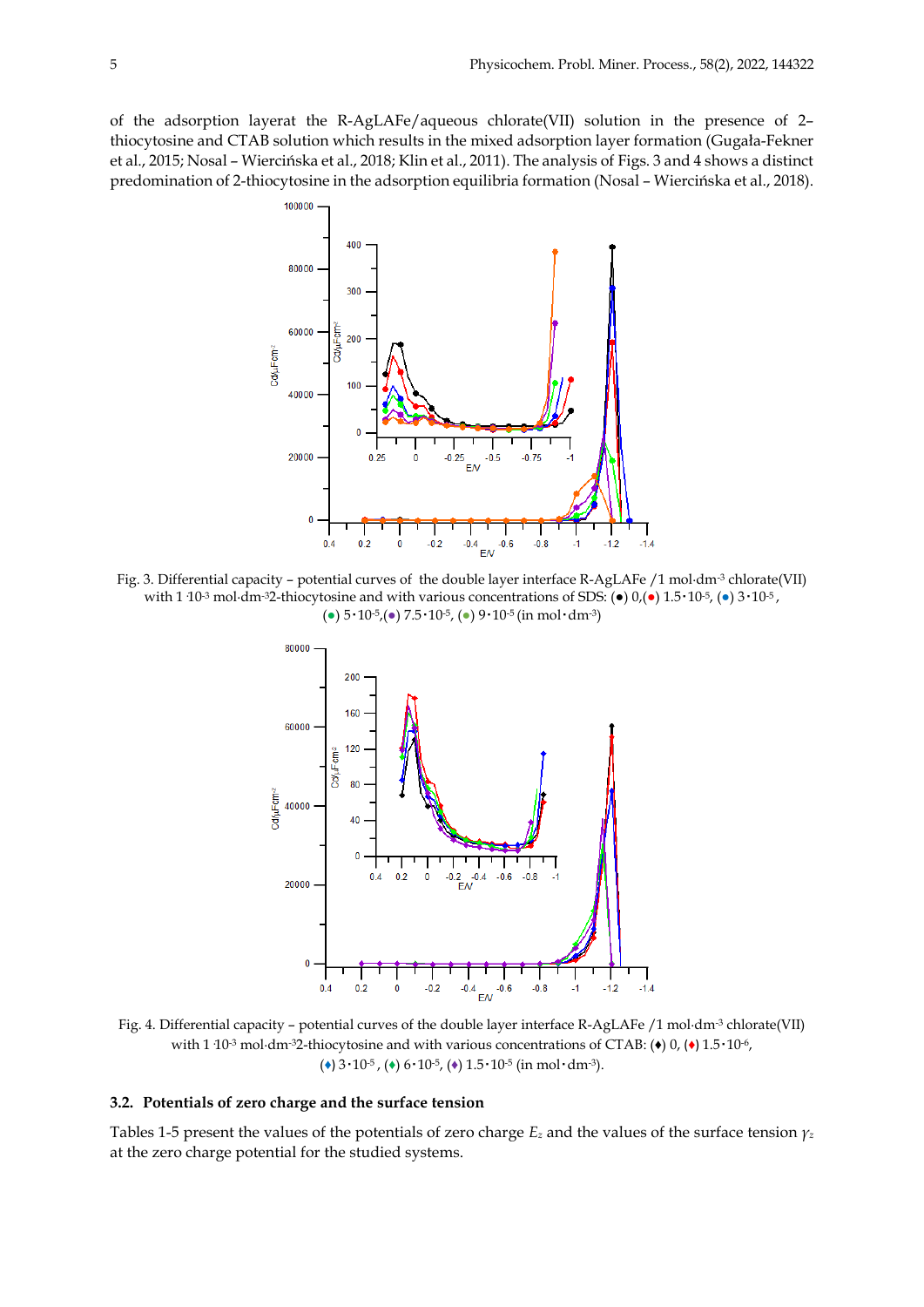As follows from Table 1 the addition and increase of 2–thiocytosine concentration in the 1mol·dm-3 chlorates(VII) solution causes shift of *E<sup>z</sup>* towards more positive potentials.

The dependences are linear which points out to the specific adsorption of 2–thiocytosine on mercury (Avranas et al., 2000; Sotiropoulos et al., 1993; Kumar et al., 2019). Due to similar properties of mercury and amalgam electrodes (Baś et al., 2010) as well as analogous mechanisms of action on them (Brycht et al., 2014), one can refer to it as the specific adsorption of TC also as regards the R-AgLAFe electrode. The presence of surfactants in the 1 mol·dm chlorates(VII) solution also affects the changes in the *E<sup>z</sup>* values (Tables 2 and 3).

The addition of SDS results in the shift of *Ez* towards the positive potentials. However, it should be noted that for the concentration of CMC 3·10<sup>-5</sup> mol·dm<sup>-3</sup> these changes are severe and may indicate the aggregation phenomena at the Hg–aqueous electrolyte solution interphase in the presence of surfactant (Pagac et al., 1998). However, in the case of CTAB there are abserved evidently reverse dependences and the addition of surfaktant shifts *Ez* towards the positive potentials but successive increase of concentrations causes a shift of the zero charge potential value towards the negative potentials which indicates the adsorption of CTAB oriented with the negative end towards the mercury surface (Brycht et al., 2014).

Table 1. The potential of zero – charge *E<sup>z</sup>* vs. Ag/AgCl electrode and surface tension *γ<sup>z</sup>* for *E<sup>z</sup>* of 1 mol∙dm-3 chlorates(VII) solutions + different 2-thiocytosine systems

| $10^4$ C <sub>2</sub> -thiocytosine / mol·dm <sup>-3</sup> | $-E_z/V$ | $\gamma$ <sub>z</sub> / m N m <sup>-1</sup> |
|------------------------------------------------------------|----------|---------------------------------------------|
| 0.00                                                       | 0.480    | 477.5                                       |
| 1.00                                                       | 0.465    | 477.0                                       |
| 5.00                                                       | 0.457    | 476.0                                       |
| 10.0                                                       | 0.445    | 475.0                                       |
| 50.0                                                       | 0.439    | 473.0                                       |
| 100.0                                                      | 0.435    | 472.0                                       |

Table 2. The potential of zero – charge *E<sup>z</sup>* vs. Ag/AgCl electrode and surface tension *γ<sup>z</sup>* for *E<sup>z</sup>* of 1 mol∙dm-3 chlorates(VII) solutions + different SDS surfactant concentration systems; (CMC underlined)

| $10^5$ csps / mol·dm <sup>-3</sup> | - $E_z/V$ | $\gamma$ <sub>z</sub> / m N m <sup>-1</sup> |
|------------------------------------|-----------|---------------------------------------------|
| 0.0                                | 0.480     | 477.5                                       |
| 0.6                                | 0.476     | 514.6                                       |
| 1.5                                | 0.475     | 512.6                                       |
| 3.0                                | 0.435     | 511.5                                       |
| 5.0                                | 0.427     | 511.0                                       |
| 7.5                                | 0.420     | 510.5                                       |
| 9.0                                | 0.415     | 508.5                                       |

Table 3. The potential of zero – charge *E<sup>z</sup>* vs. Ag/AgCl electrode and surface tension *γ<sup>z</sup>* for *E<sup>z</sup>* of 1 mol∙dm-3 chlorates(VII) solutions + different CTAB surfactant concentration systems

| $10^5$ CCTAB / mol·dm <sup>-3</sup> | - $E_z/V$ | $\gamma_z/m \text{ N m}^{-1}$ |
|-------------------------------------|-----------|-------------------------------|
| 0.00                                | 0.480     | 477.5                         |
| 0.075                               | 0.446     | 516.6                         |
| 0.15                                | 0.449     | 515.1                         |
| 0.30                                | 0.459     | 514.6                         |
| 0.60                                | 0.466     | 513.6                         |
| 1.50                                | 0.469     | 513.6                         |
| 3.00                                | 0.475     | 512.6                         |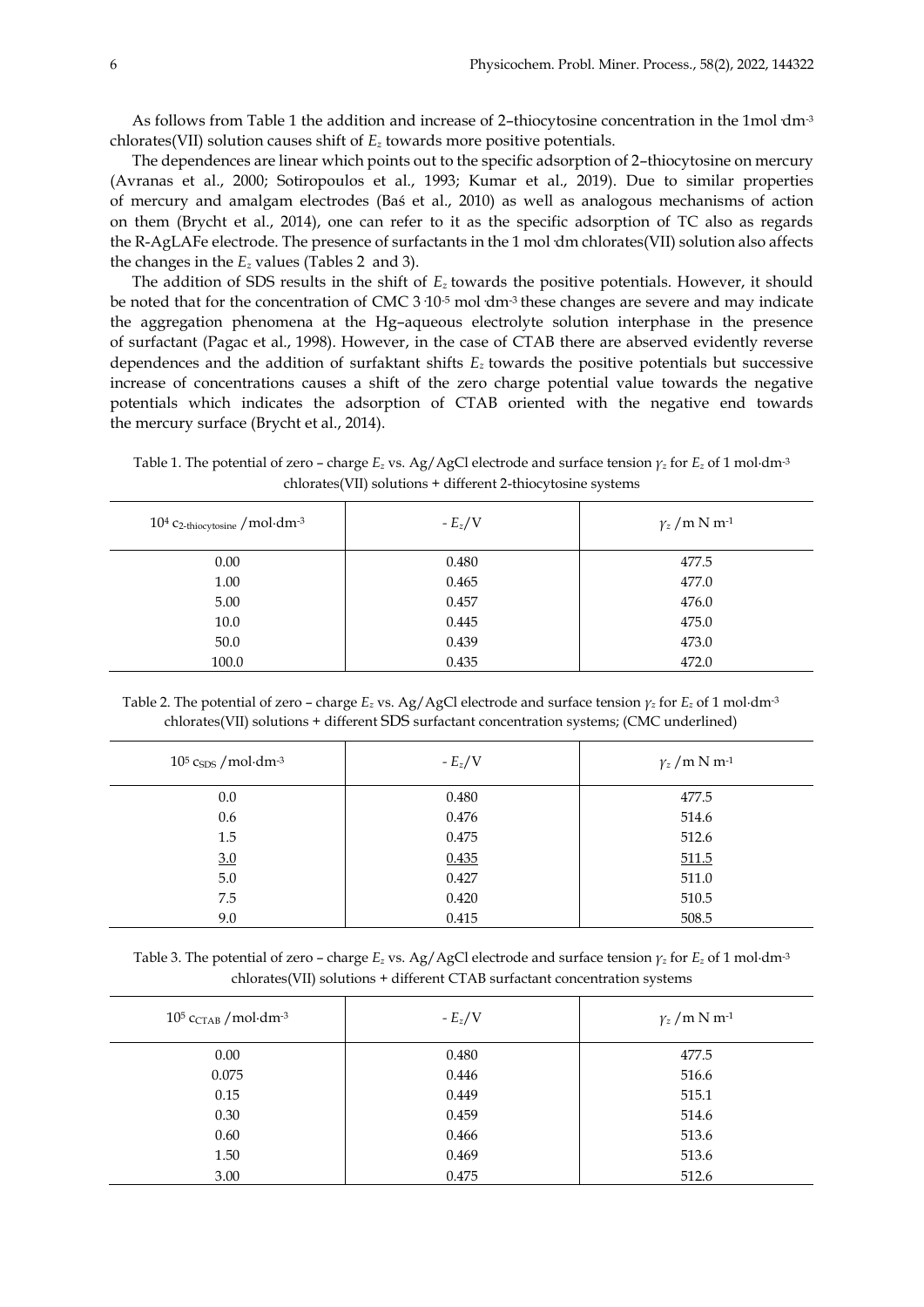| $10^5$ C <sub>SDS</sub> / mol·dm <sup>-3</sup> | - $E_z/V$ | $\gamma_z/m \text{ N m}^{-1}$ |
|------------------------------------------------|-----------|-------------------------------|
| 0.0                                            | 0.435     | 472.0                         |
| 0.6                                            | 0.466     | 503.5                         |
| 1.5                                            | 0.465     | 504.5                         |
| 3.0                                            | 0.462     | 501.5                         |
| 5.0                                            | 0.401     | 500.5                         |
| 7.5                                            | 0.352     | 499.5                         |
| 9.0                                            | 0.335     | 497.5                         |

Table 4. The potential of zero – charge *E<sup>z</sup>* vs. Ag/AgCl electrode and surface tension *γ<sup>z</sup>* for *E<sup>z</sup>* of 1 mol∙dm-3 chlorates(VII) solutions + 1∙10-3 mol∙dm-3 2-thiocytosine + different SDS surfactant concentration systems; (CMC underlined)

Table 5. The potential of zero – charge *E<sup>z</sup>* vs. Ag/AgCl electrode and surface tension *γ<sup>z</sup>* for *E<sup>z</sup>* of 1 mol∙dm-3 chlorates(VII) solutions + 1∙10-3 mol∙dm-3 2-thiocytosine + different CTAB surfactant concentration systems

| $10^5$ CCTAB / mol·dm-3 | - $E_z/V$ | $\gamma_z/m \text{ N m}^{-1}$ |
|-------------------------|-----------|-------------------------------|
| 0.00                    | 0.435     | 472.0                         |
| 0.075                   | 0.457     | 504.5                         |
| 0.15                    | 0.466     | 503.5                         |
| 0.30                    | 0.468     | 502.5                         |
| 0.60                    | 0.470     | 501.5                         |
| 1.50                    | 0.475     | 500.5                         |
| 3.00                    | 0.479     | 499.5                         |

For the mixed adsorption layers 2–thiocytosine–SDS is observed the shift of the values *E<sup>z</sup>* towards more positive z potentials. However, for the concentration  $5\,10^{-5}$  mol $\rm{dm}$ <sup>3</sup>(CMC), the shifts are evidently larger which can be explained by competitive adsorption or coadsorption of 2–thiocytosine–SDS or mixed micelles (Gugała-Fekner et al., 2015; Nosal-Wiercińska et al., 2018). For the mixed adsorption layers 2–thiocytosine–CTAB the values *E<sup>z</sup>* shift towards more negative potentials. Thus, the addition of the cationic surfactant to the basic electrolyte solution containing 2–thiocytosine does not cause reorganization in the CTAB arrangement on the mercury surface.

The values of surface tension *γ<sup>z</sup>* at the zerocharge potential (Tables 1 – 5) decrease for all studied systems as proved by the adsorption phenomenon (Nosal-Wiercińska et al., 2018; Nosal-Wiercińska, 2010).

## **4. Conclusions**

The adsorption studies indicate a change in the structure and properties of the adsorption layer atthe R-AgLAFe/aqueous chlorate(VII) solution interface in the presence of the mixtures of 2–thiocytosine and SDS as well as 2–thiocytosine and CTAB which results in the formation of the mixed adsorption layer.

The predominance of 2-thiocytosine in formation of adsorption equilibria of 2–thiocytosine–SDS and 2–thiocytosine–CTAB mixtures as well as the competitive adsorption between the 2–thiocytosine surfactant molecules or mixed micelles were proved. The ClO4 ions should not be neglected in these interactions. Due to the fact that SDS and CTAB are different molecules considering their charge (SDS is anionic but CTAB is cationic), there were observed some changes indicating different arrangement of these molecules on the electrode surface also in the presence of 2–thiocytosine.

## **References**

AVRANAS, A., PAPADOPOULOS, N., PAPOUTSI, D., SOTIROPOULOS, S., 2000. *Adsorption of the neutral macromonomeric surfactant Tween – 80 at the mercury/electrolyte solution interface as a function of electrode potential and time,* Langmuir, 16, 6043–6053.